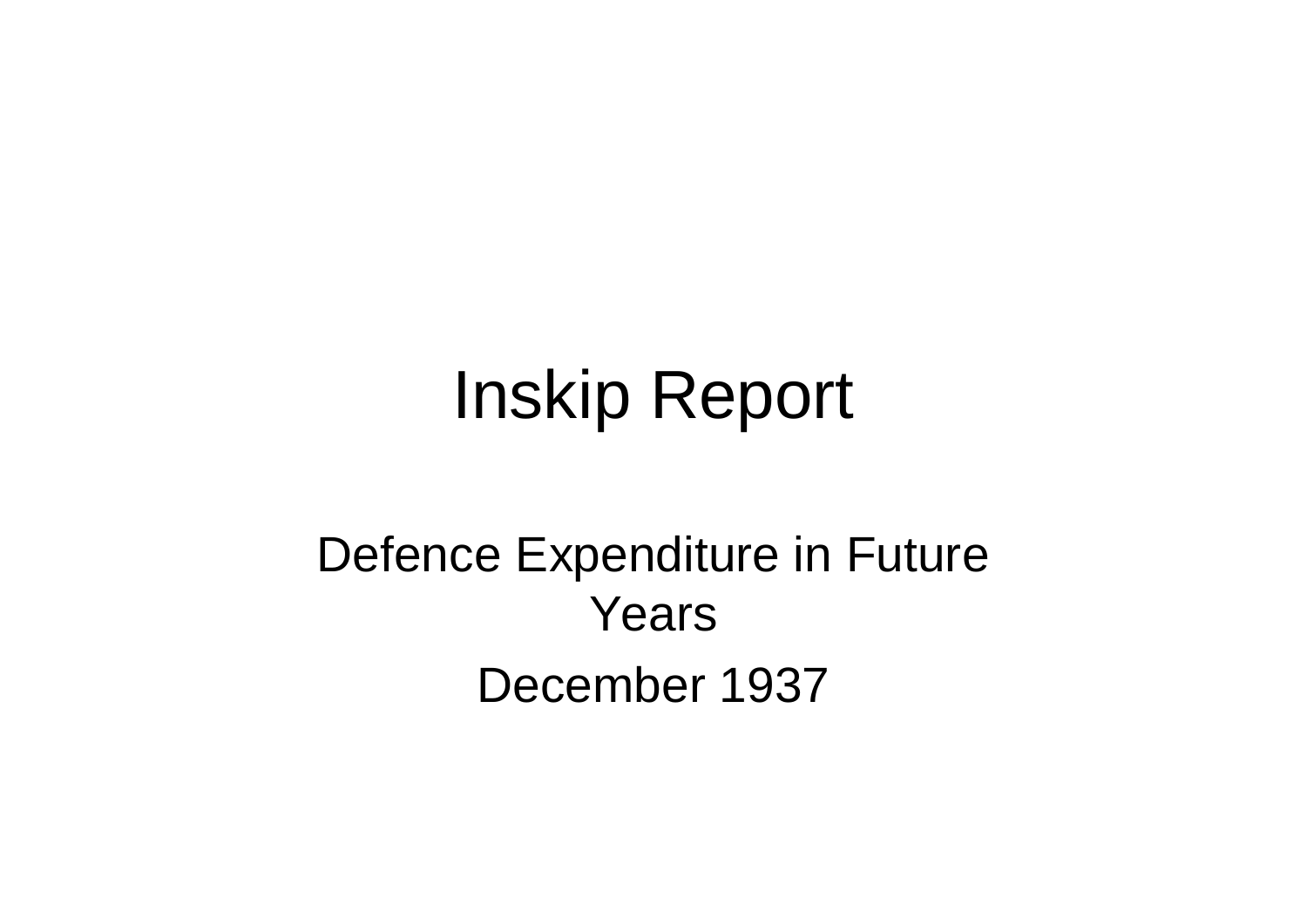#### Inskip Report

### Role of Army:

- AA defence of UK
- Imperial defence
- Insufficient munitions for European operations at outbreak of war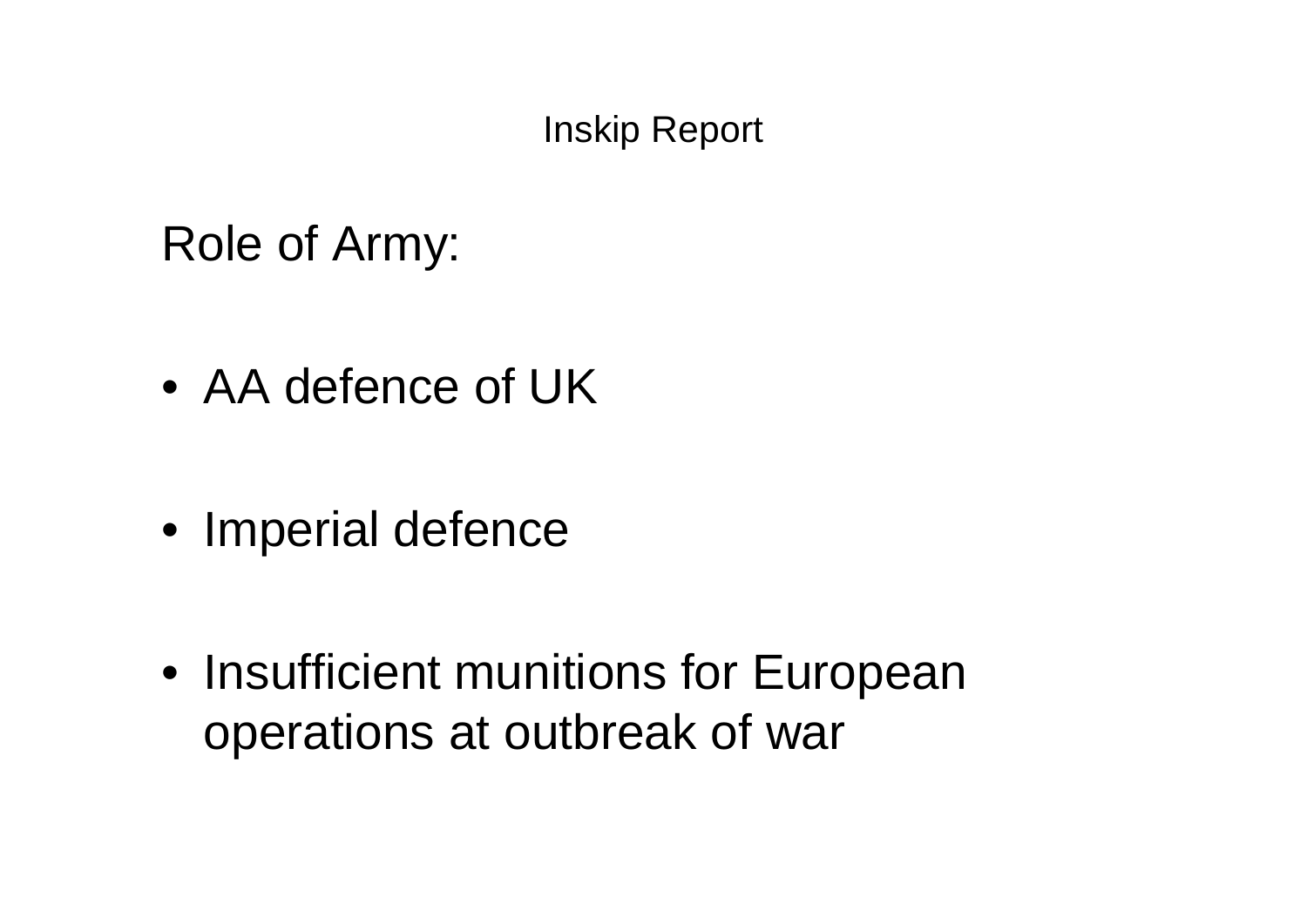- What was generally termed a policy of 'limited liability' in continental warfare had now shrunk to one of no liability at all (Howard).
- The Field Force was cancelled (McKercher).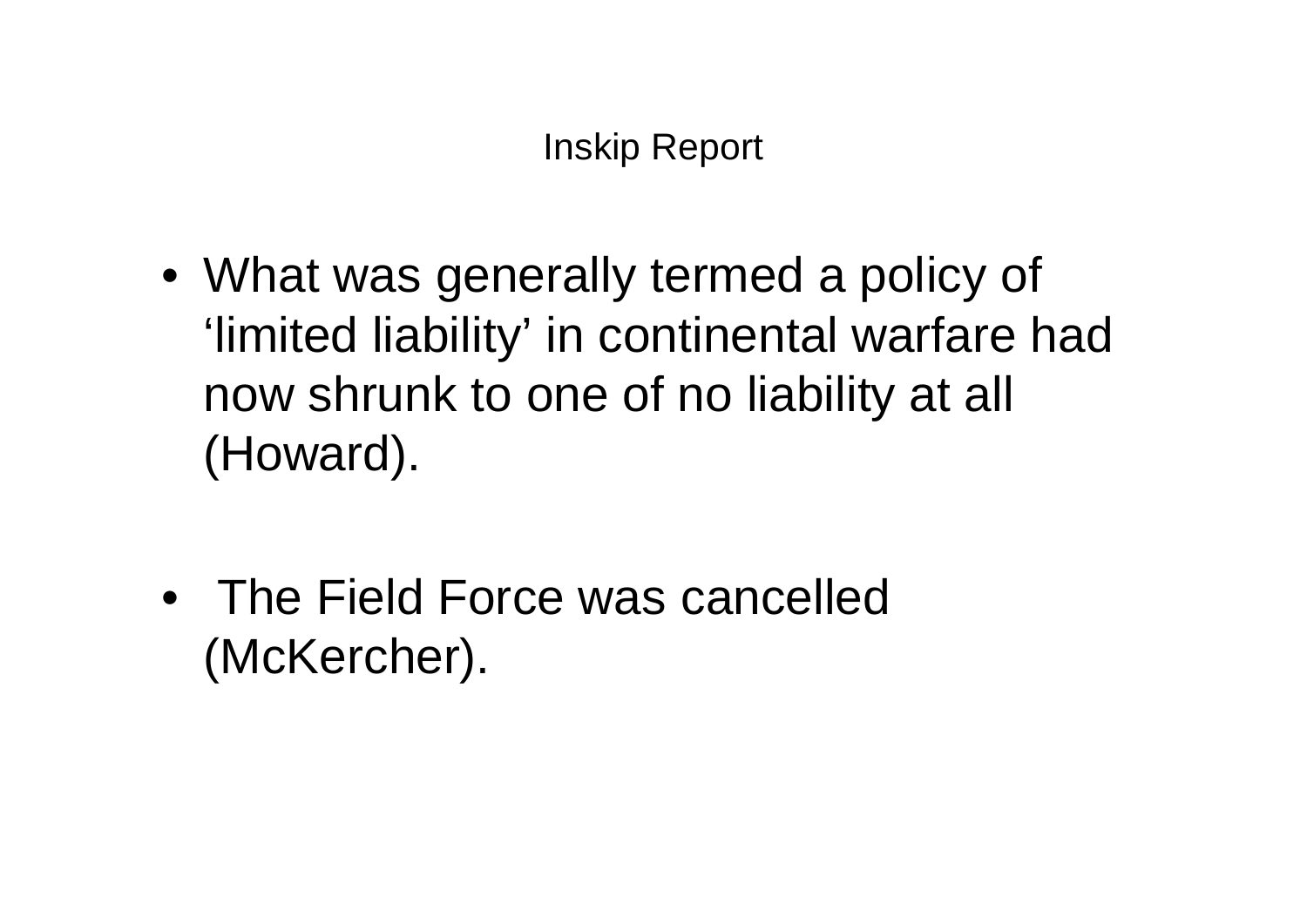#### Expenditure in financial years 1933/4 – 1937/8

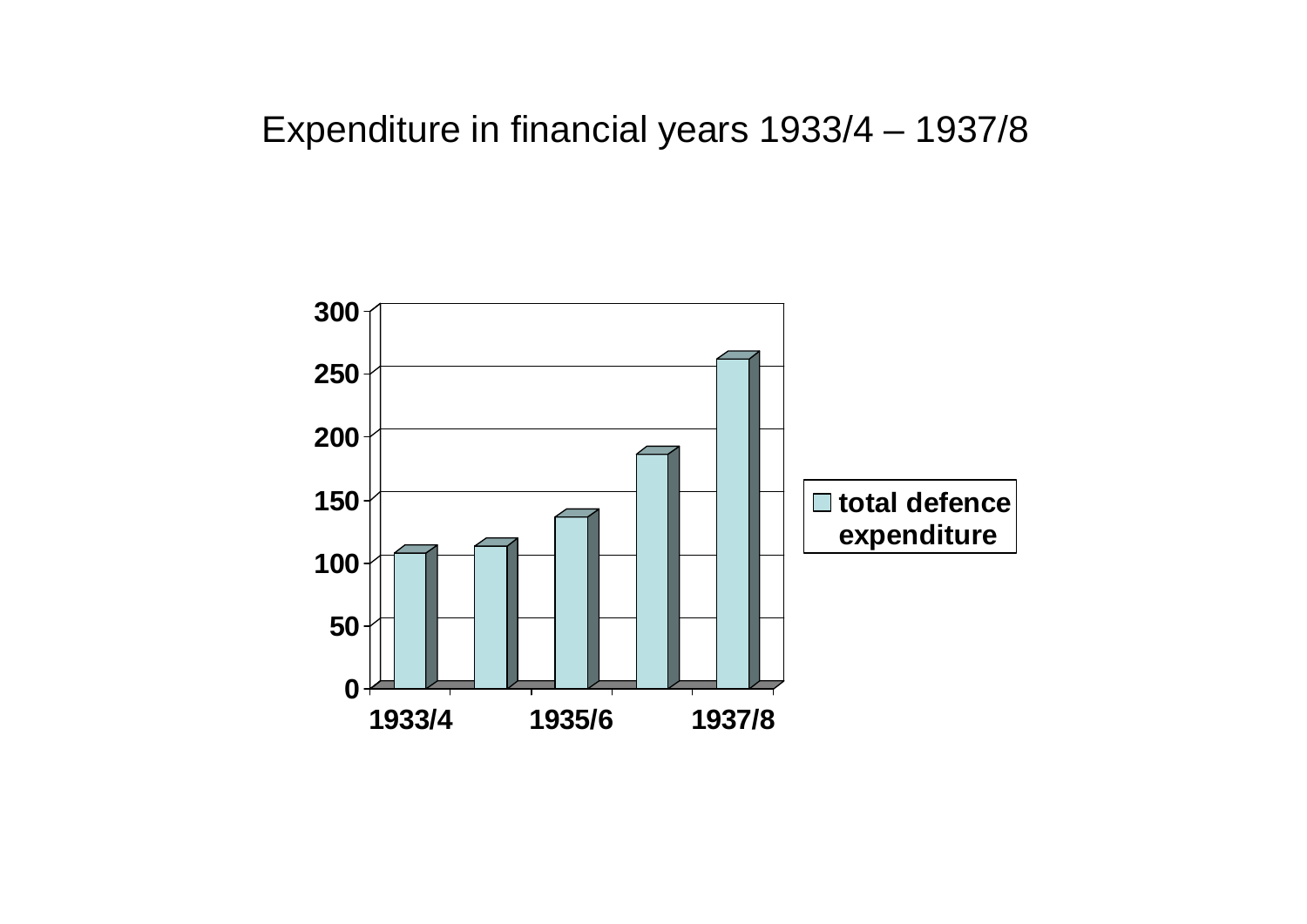### Cost of aircraft (£)

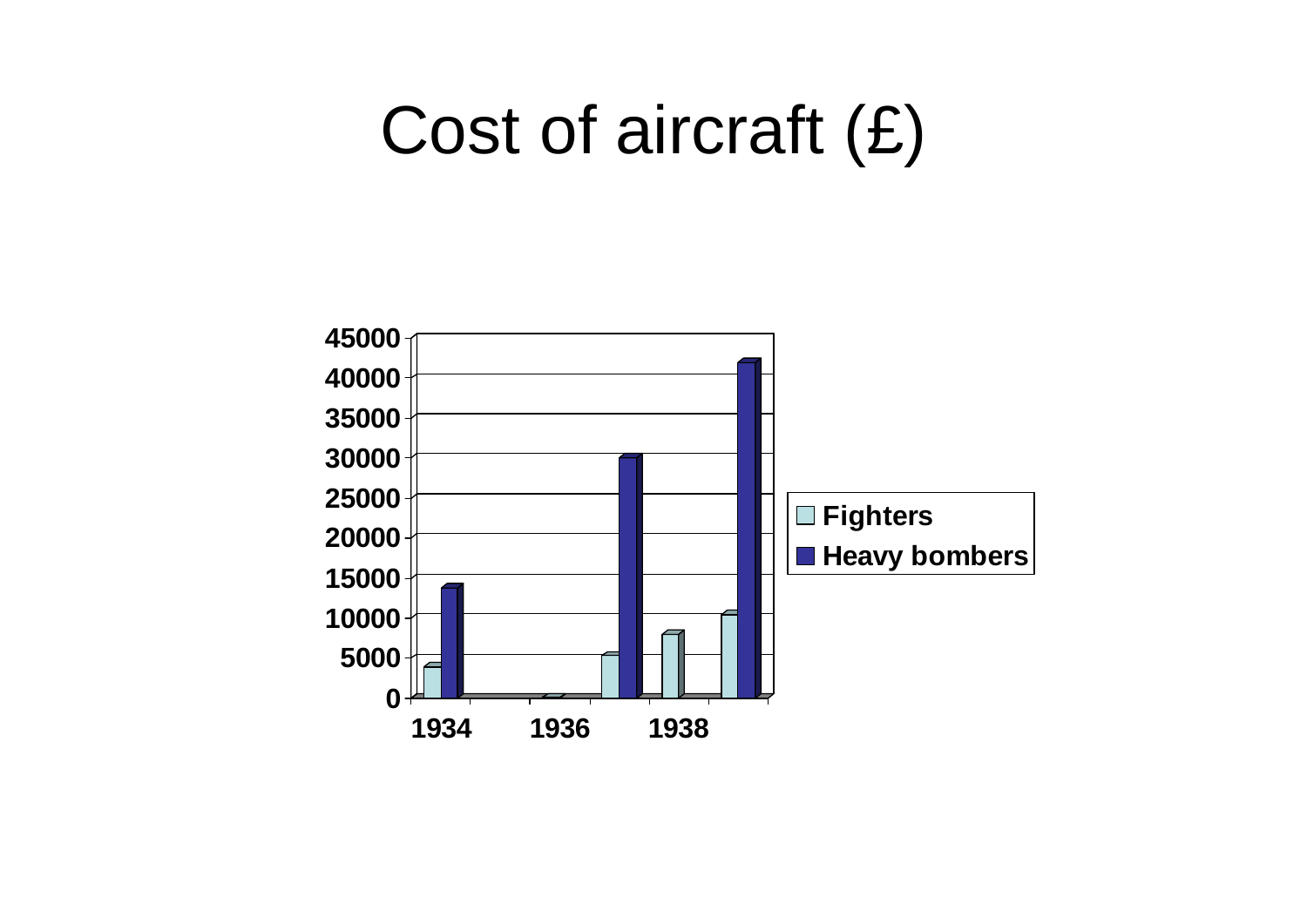Edward Bridges:

• money and effort would be wasted in building isolated parts of a structure planned on so gigantic a scale that it could not be completed.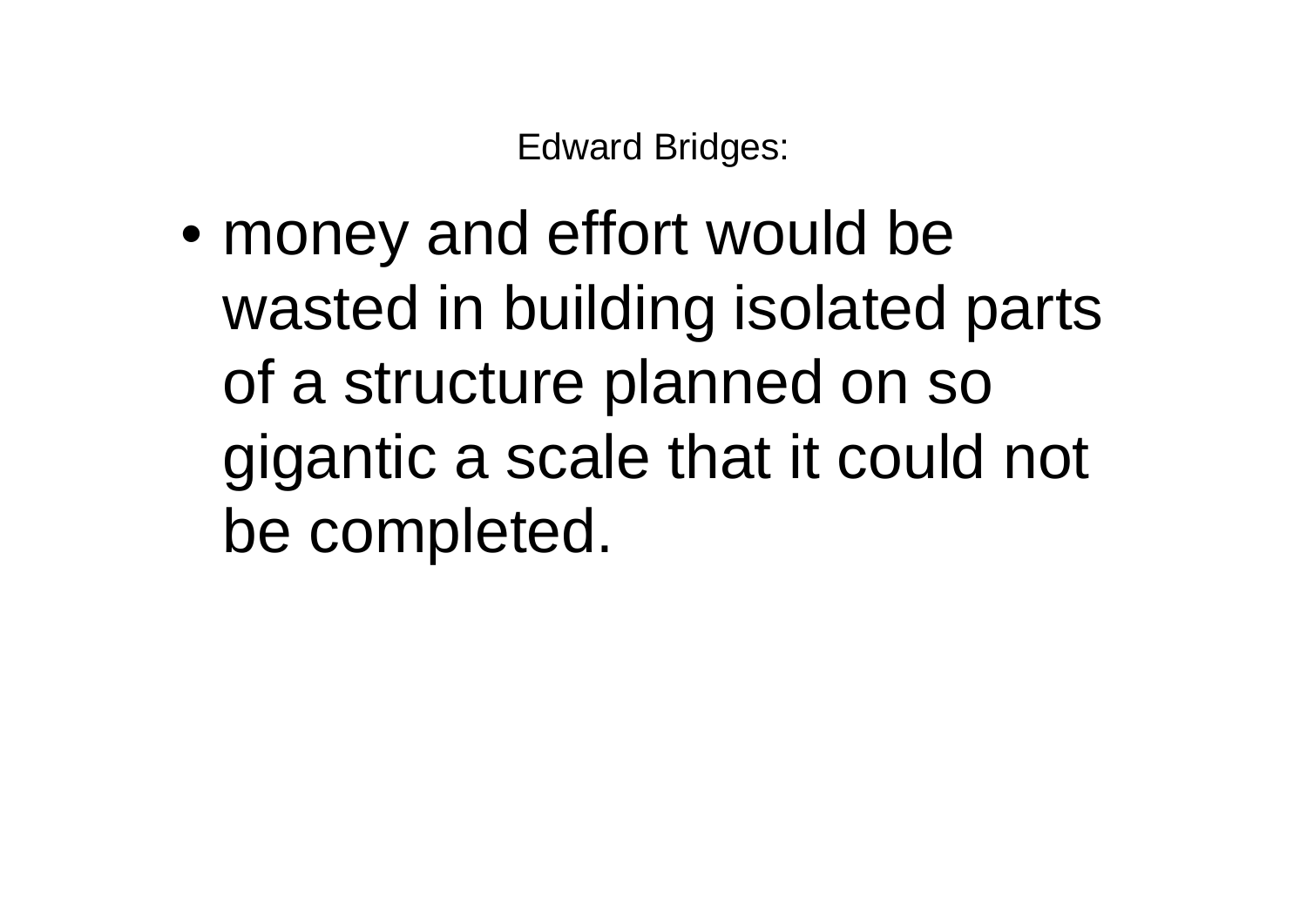• We must confront our potential enemies with the risks of a long war which they cannot face.

• Economic stability a fourth arm of defence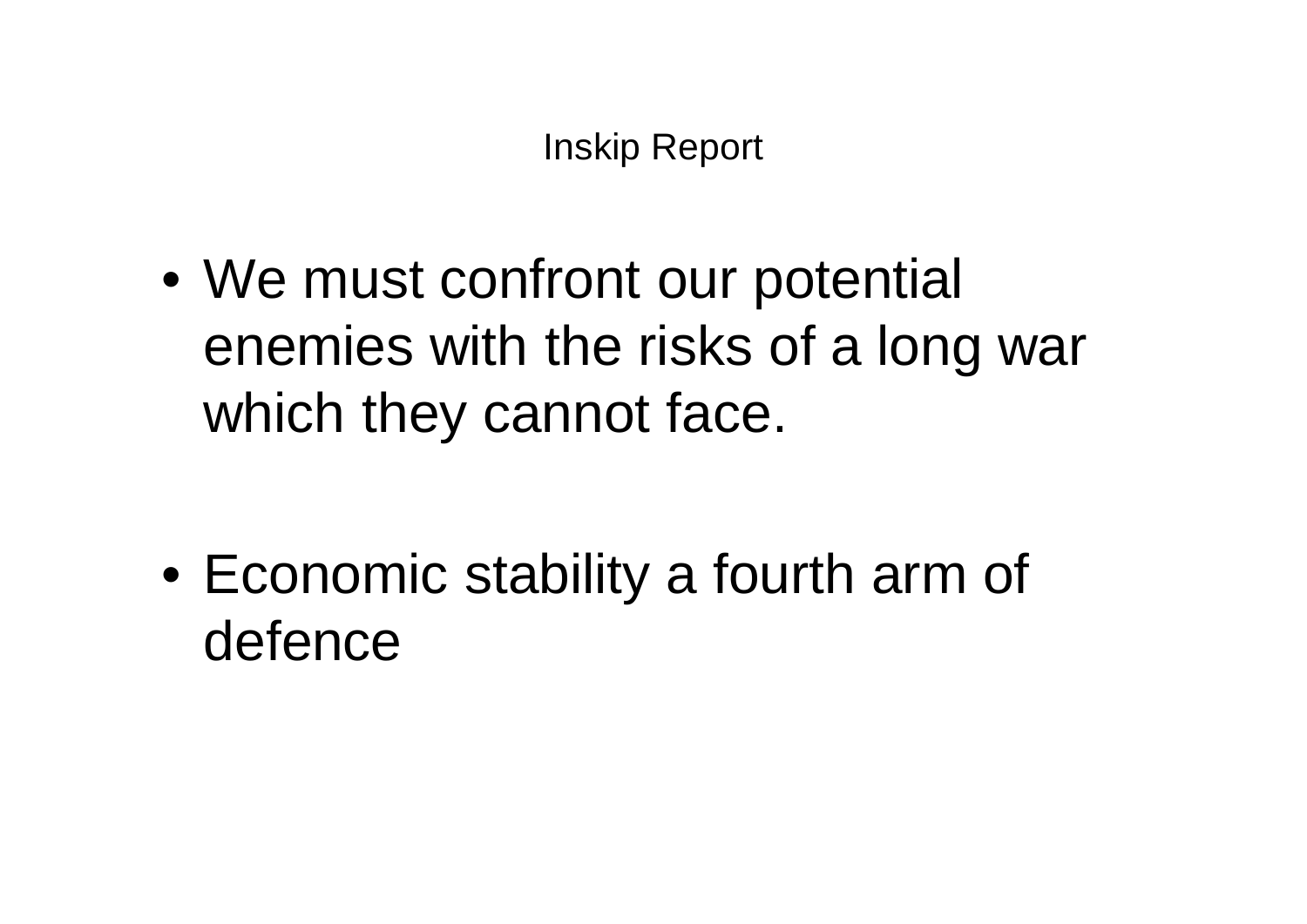Inskip Report

- Protect UK against attack
- Preserve trade routes
- Defence of British territories overseas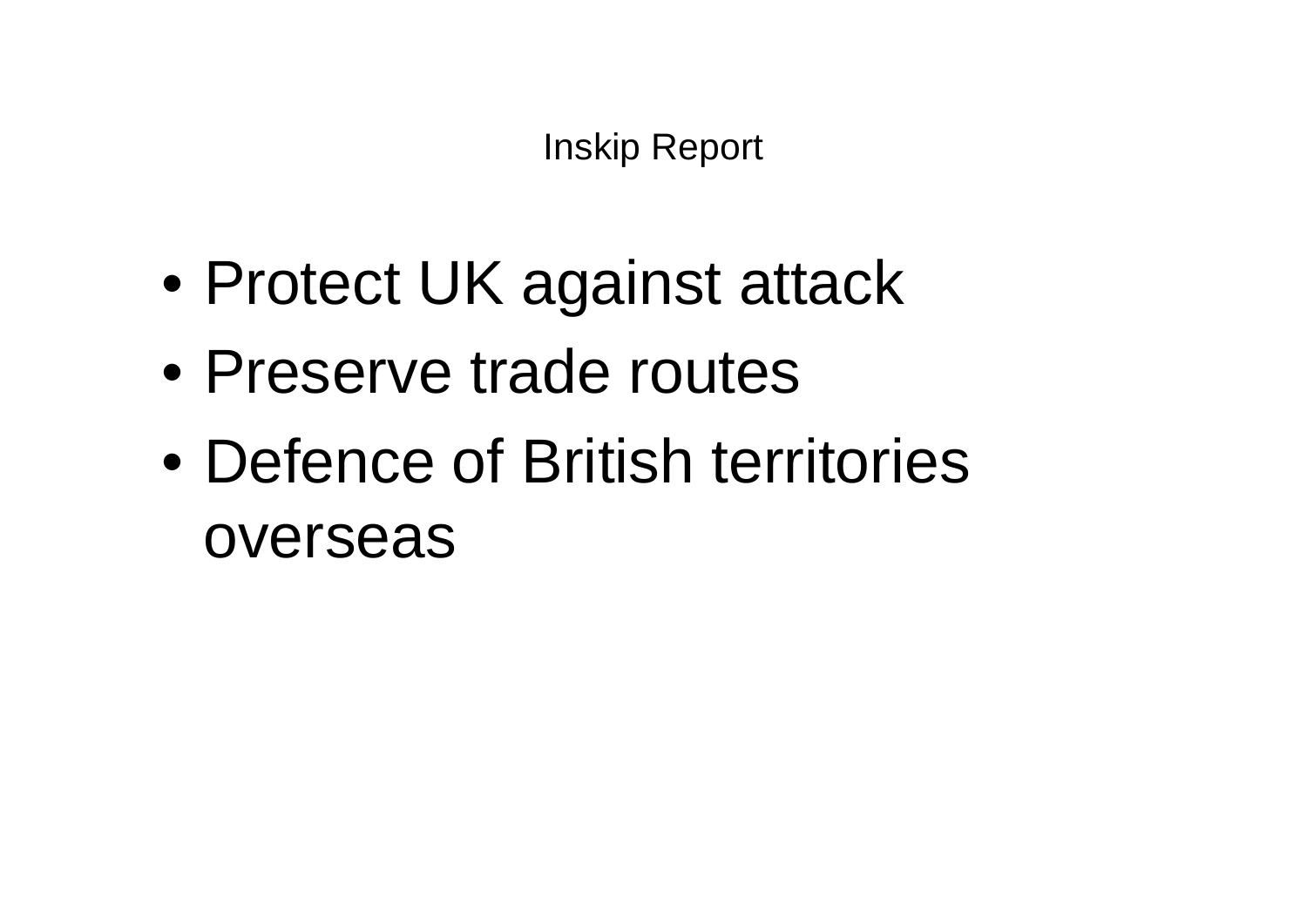• Our fourth objective, which can only be provided after the other objectives have been met, should be co-operation in the defence of any allies we may have in war.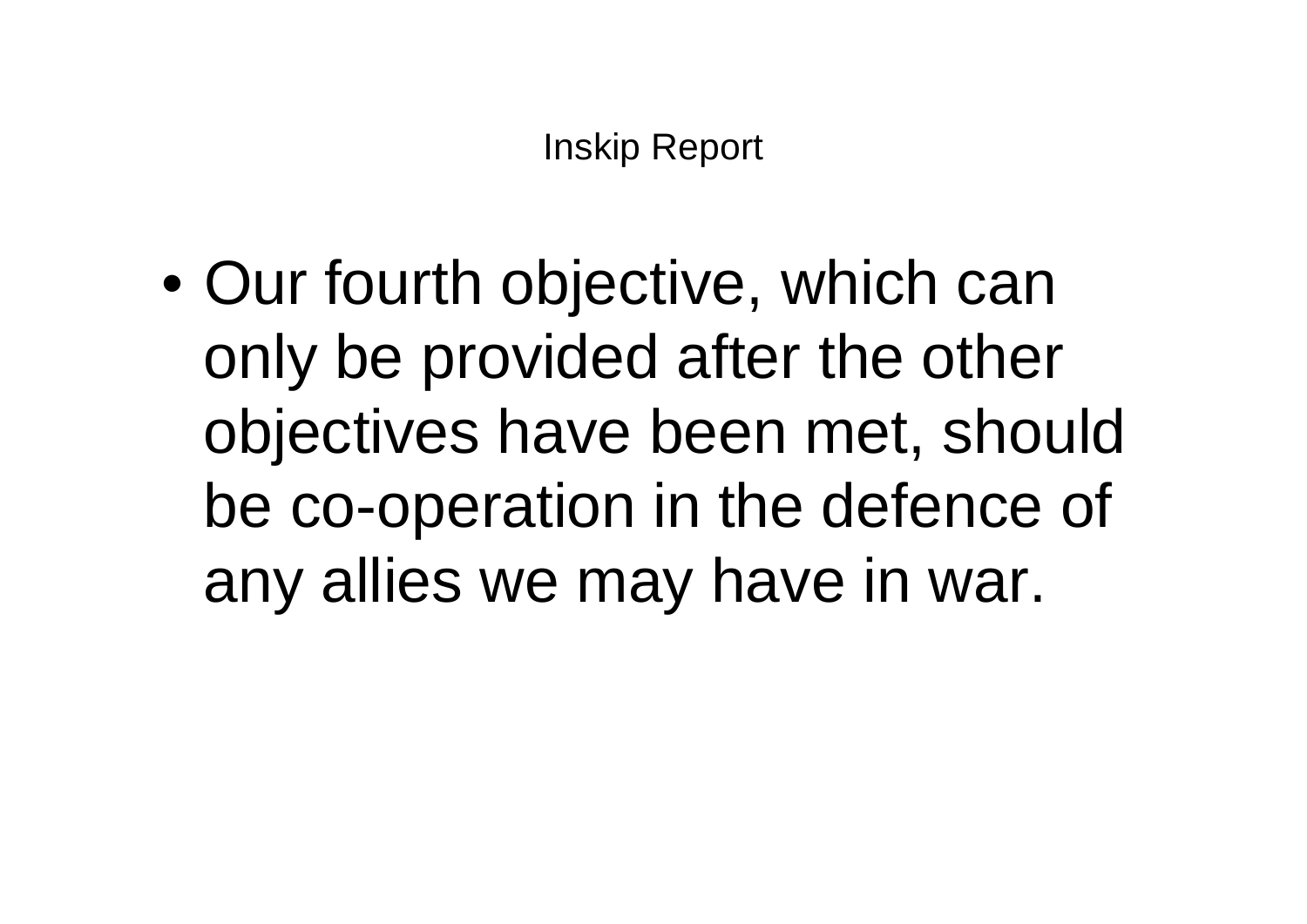• If France were again in danger of being overrun [we might have] to improvise an army to assist her.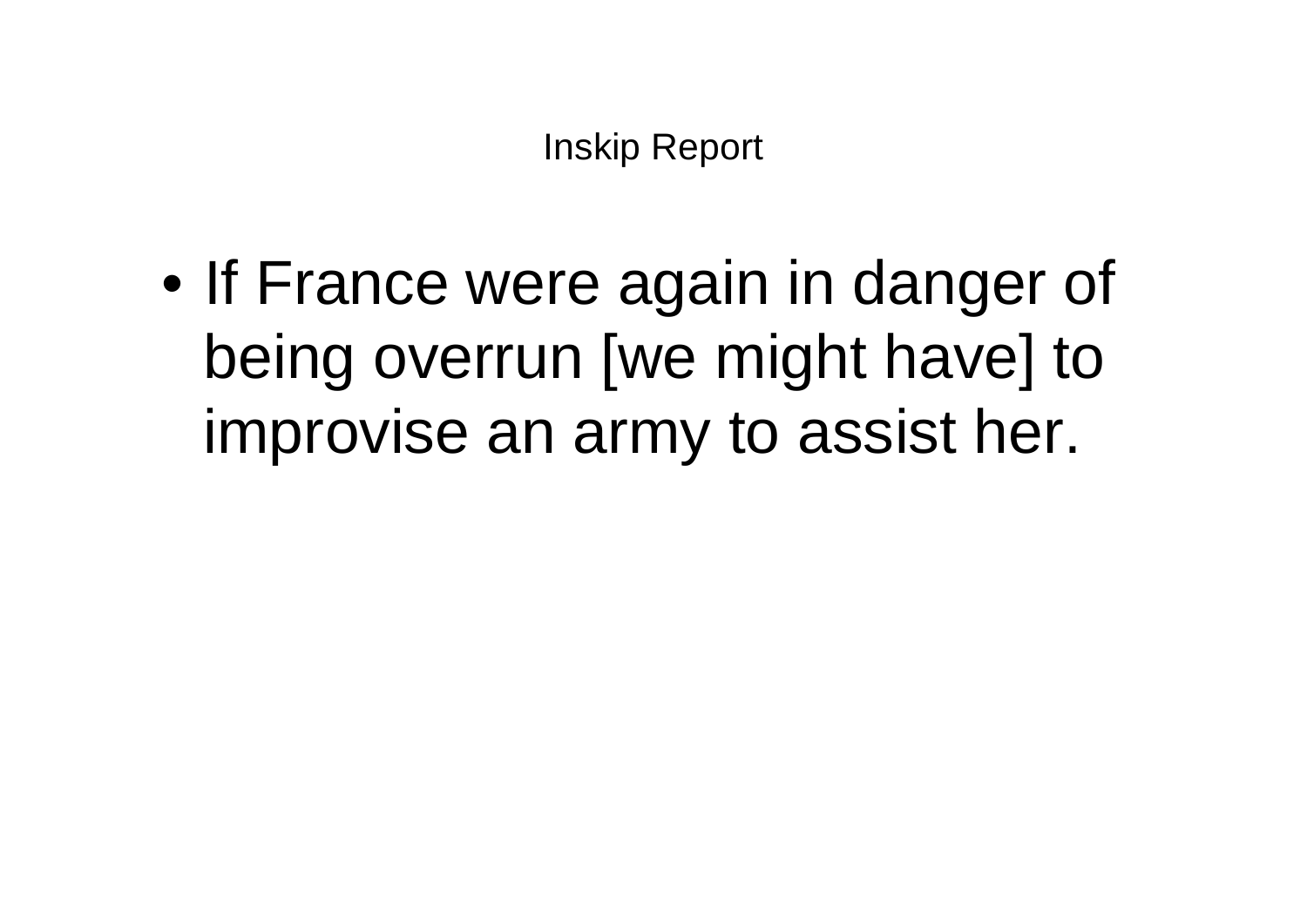• Should this happen, the Government of the day would most certainly be criticised for having neglected to provide against so obvious a contingency.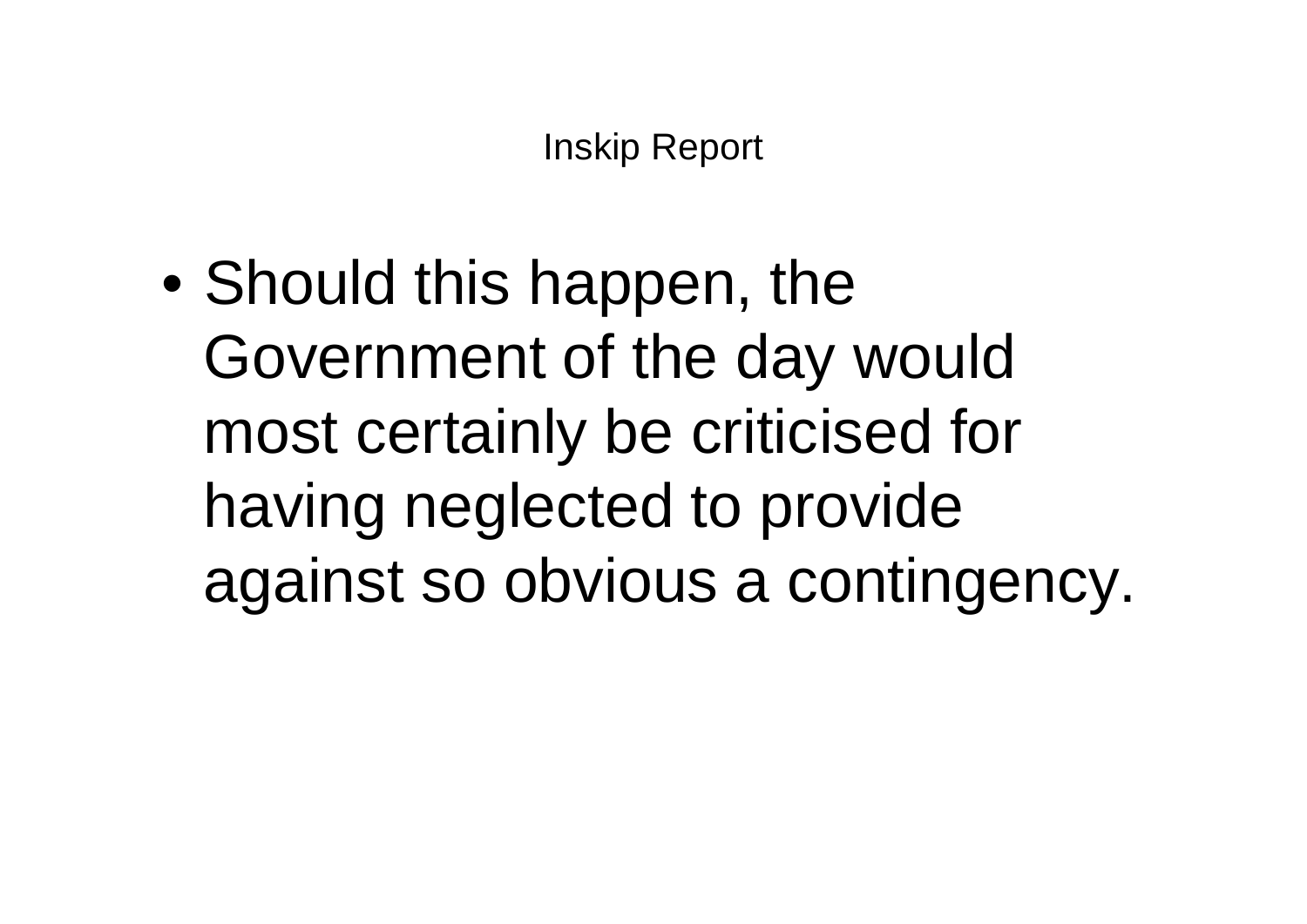Inskip Report

### Vansittart

### **Hankey**

**Chatfield**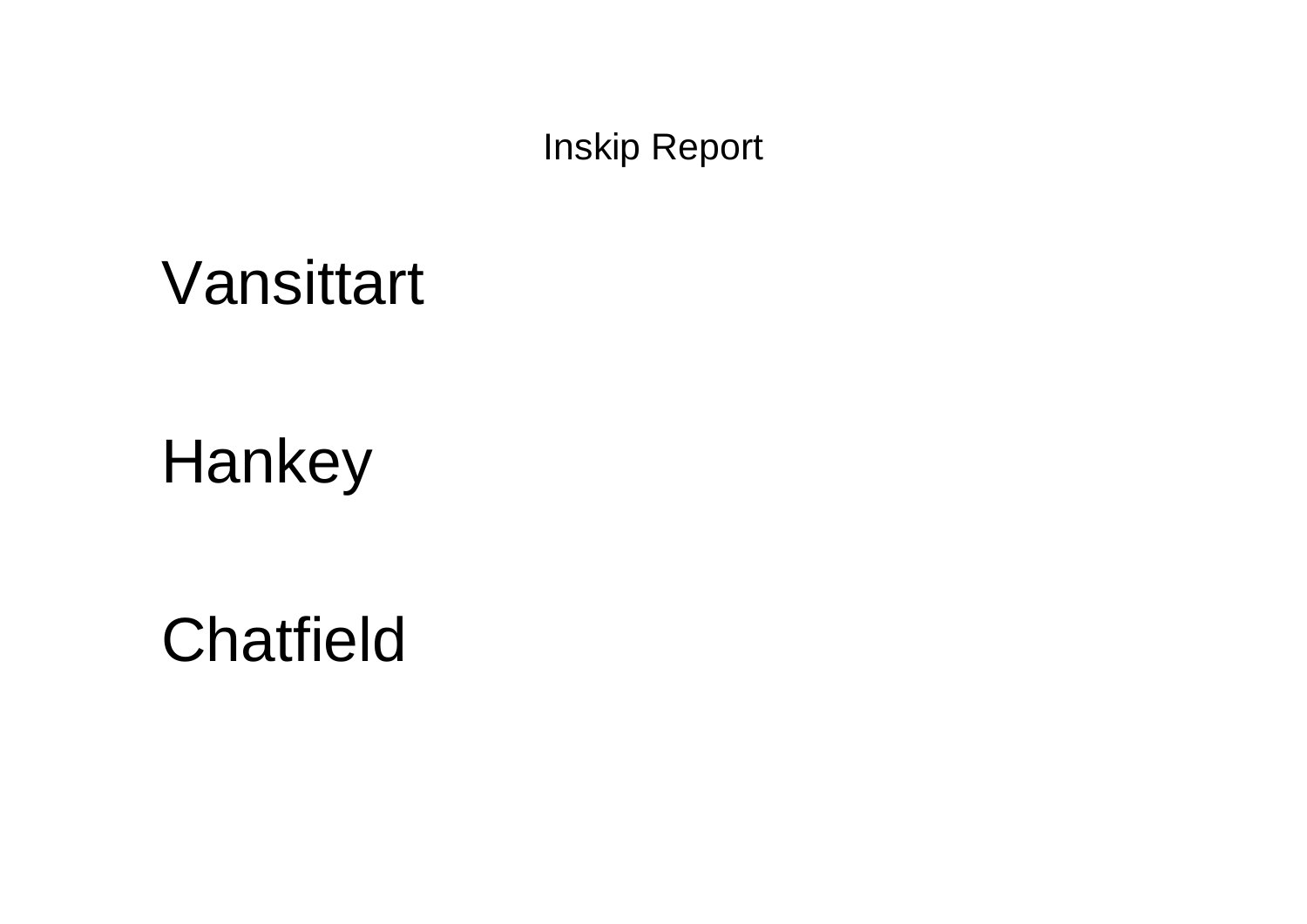Second Inskip Report February 1938

- Planning on basis of 'ration' of £1570m over five years
- Rate of expenditure set by industrial capacity
- Further review in light of international situation in 1939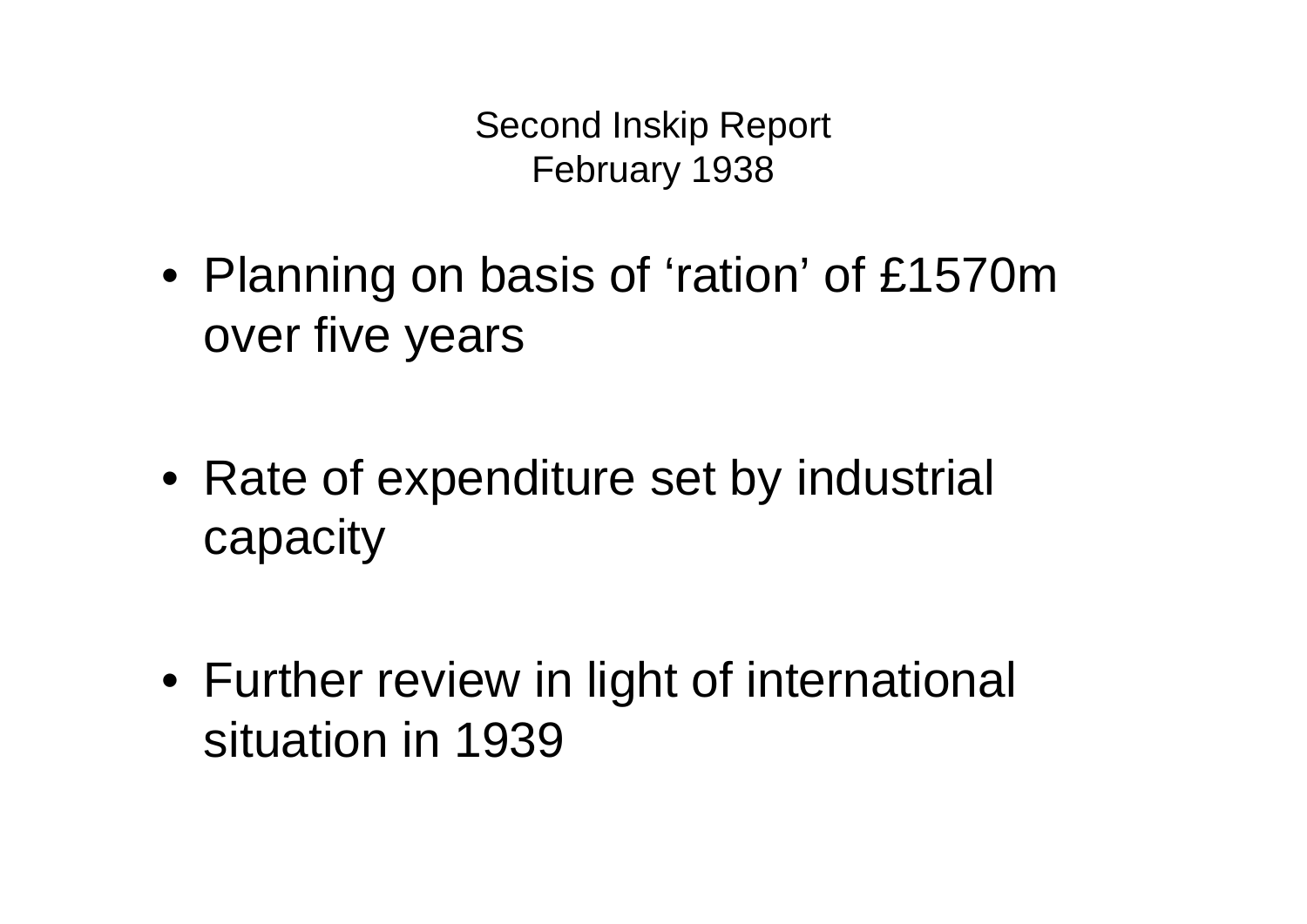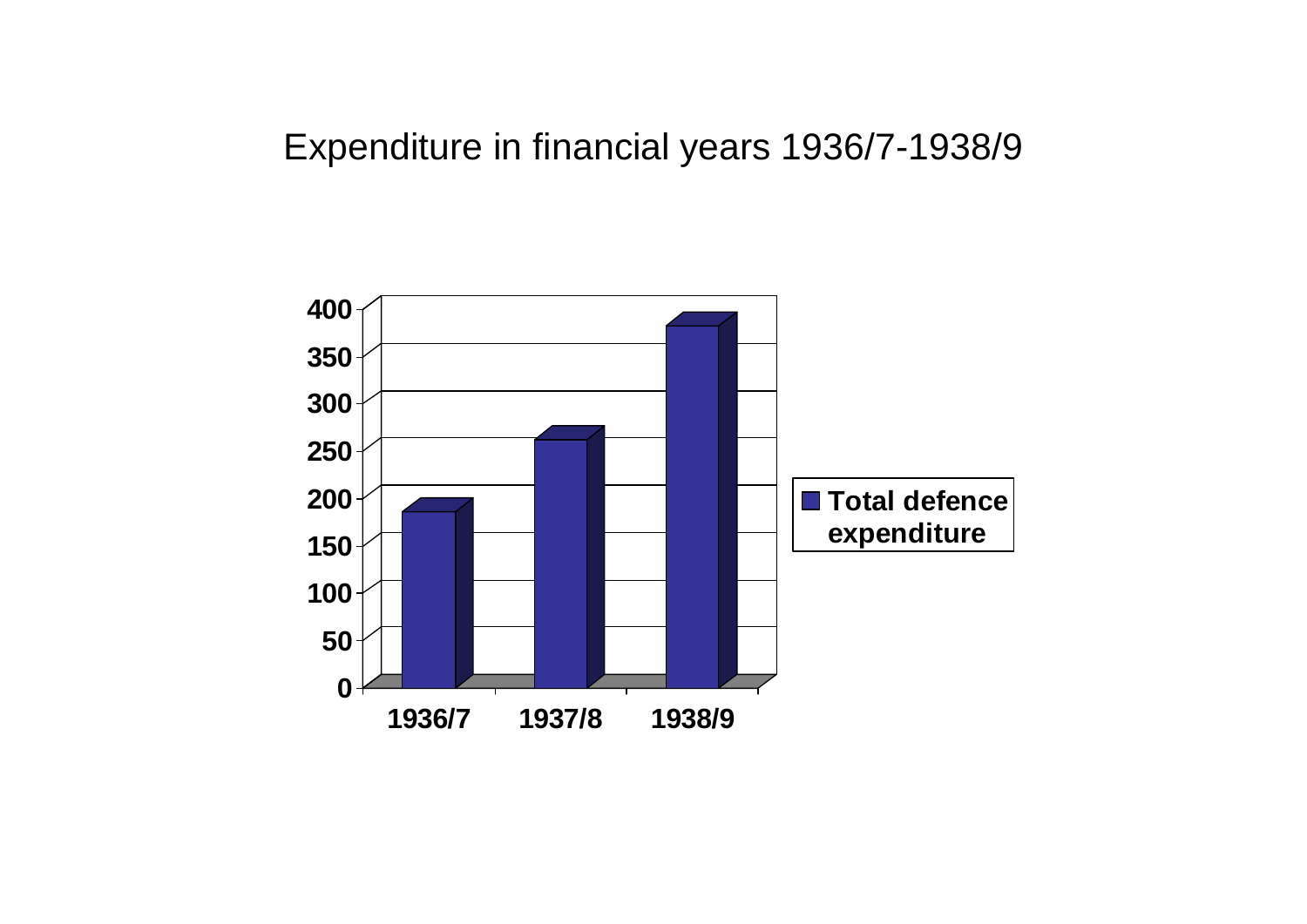#### Defence expenditure as % of GDP

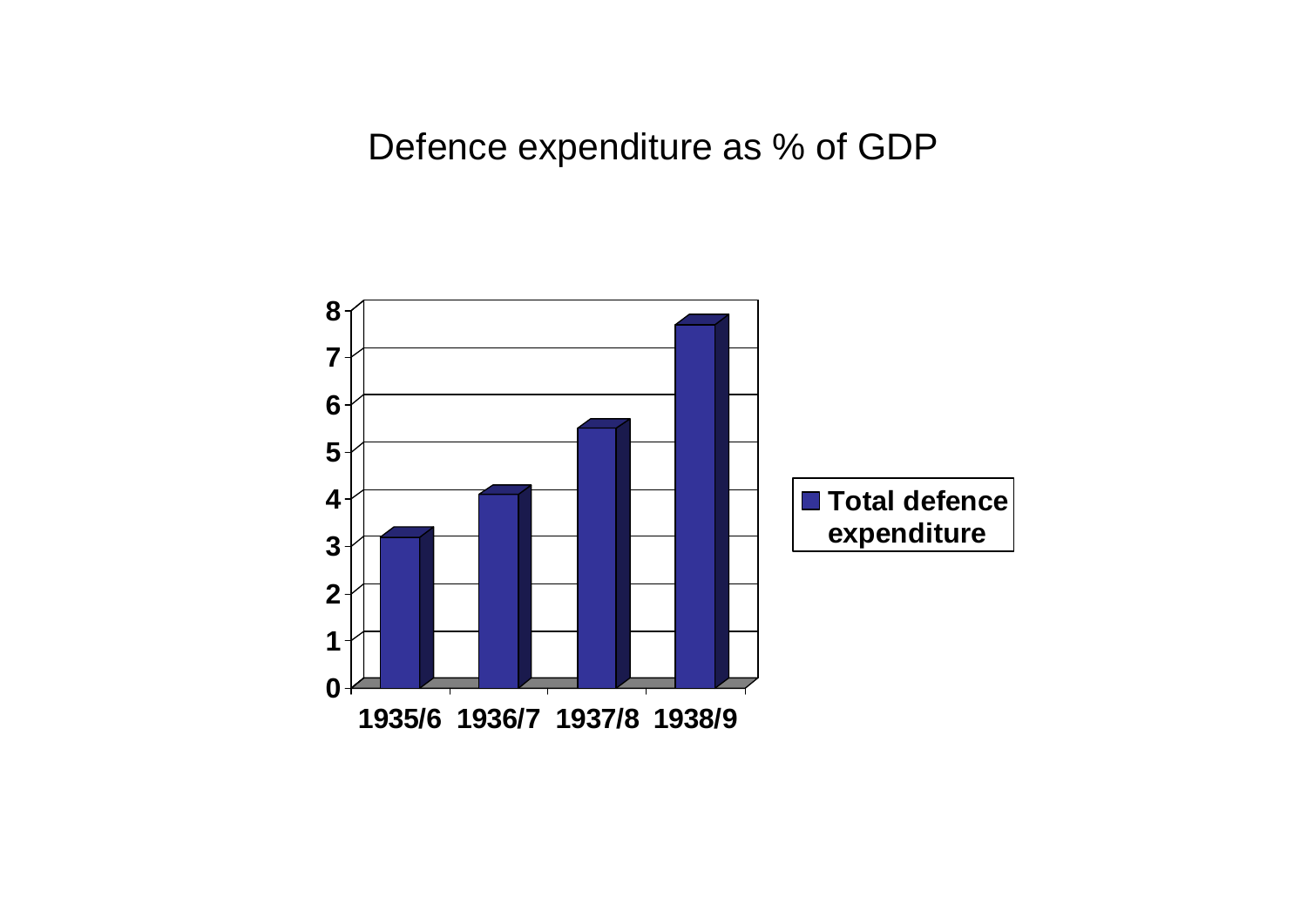#### Defence departments' expenditure in financial years 1936/7-1939/40

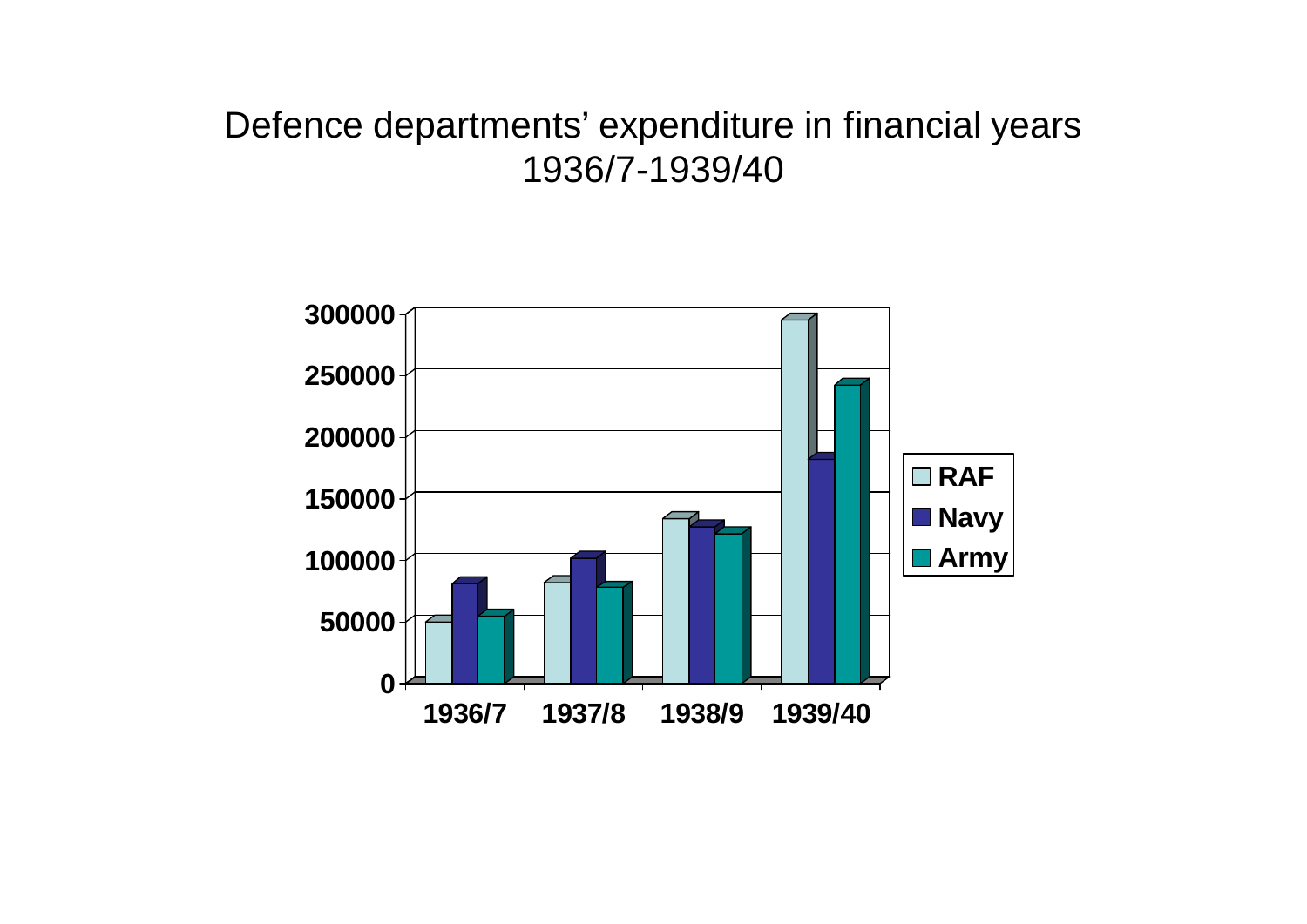## Role of Field Force:

• February 1938 – Egypt?

• February 1939 – France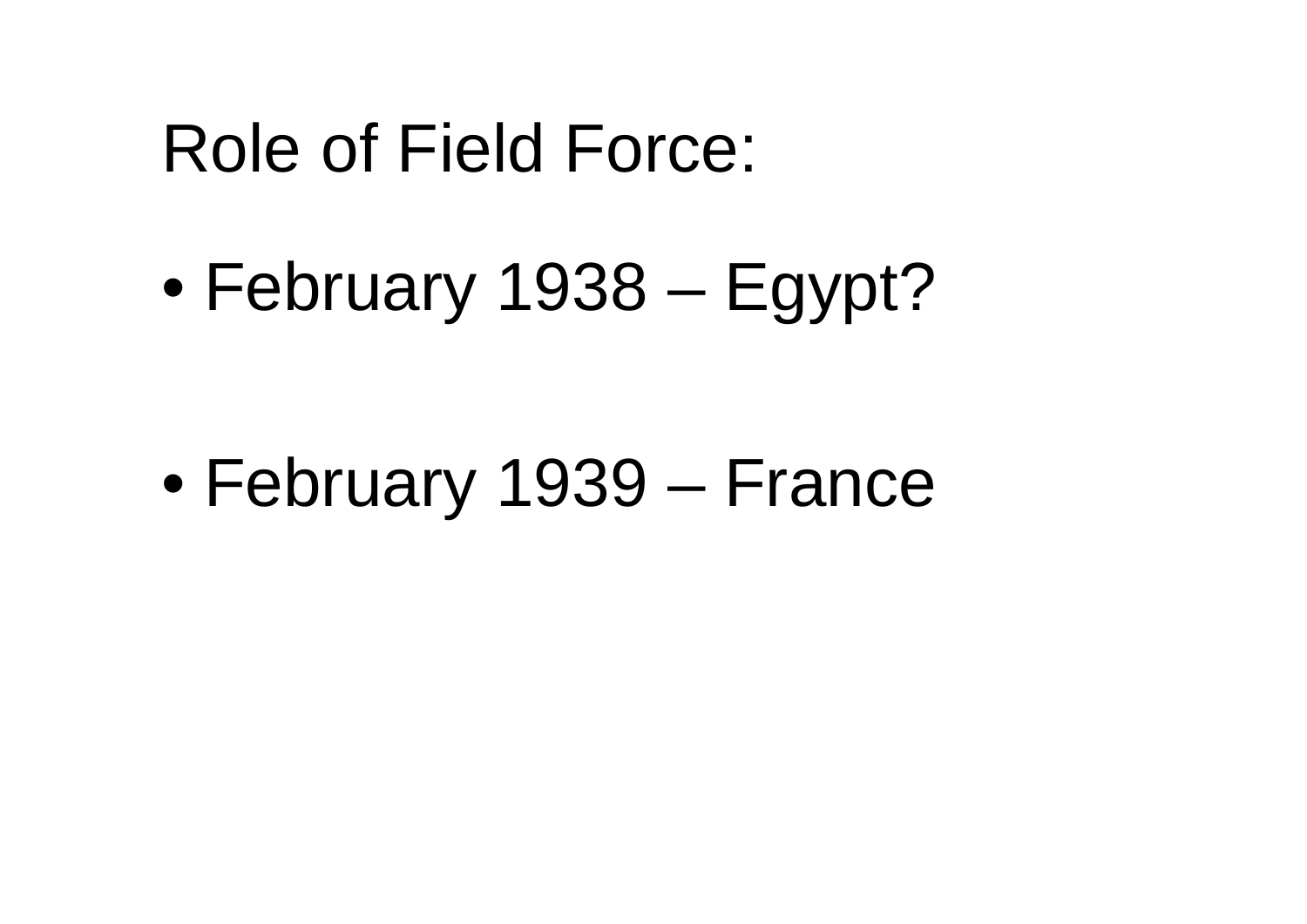# Tanks

- Light
- Infantry
- Cruiser
- Medium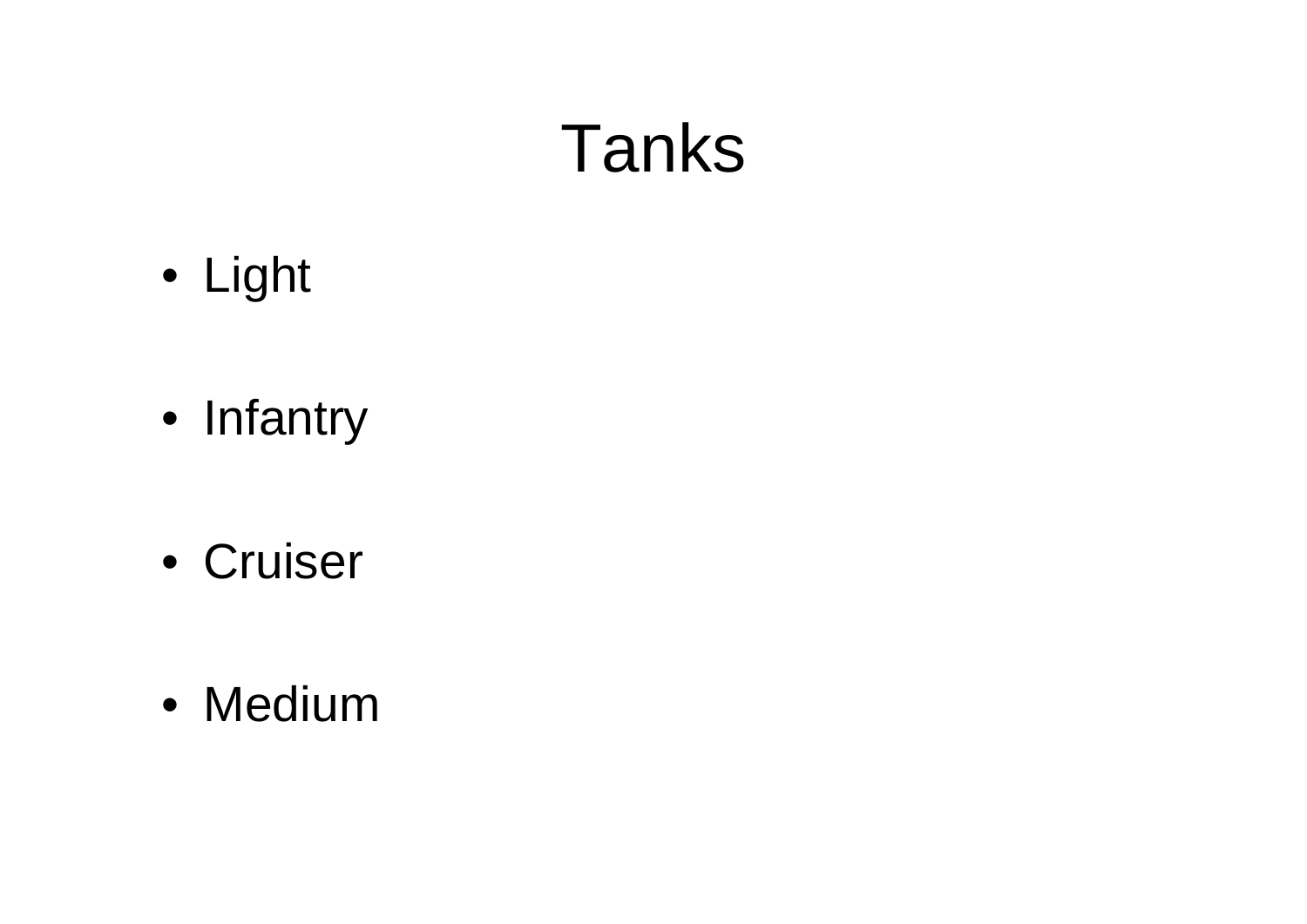## Increases in Army

- Regulars from 5 divisions to 6 (Feb. 1939)
- TA from 13 divisions to 26 (March 1939)
- Conscription (April 1939)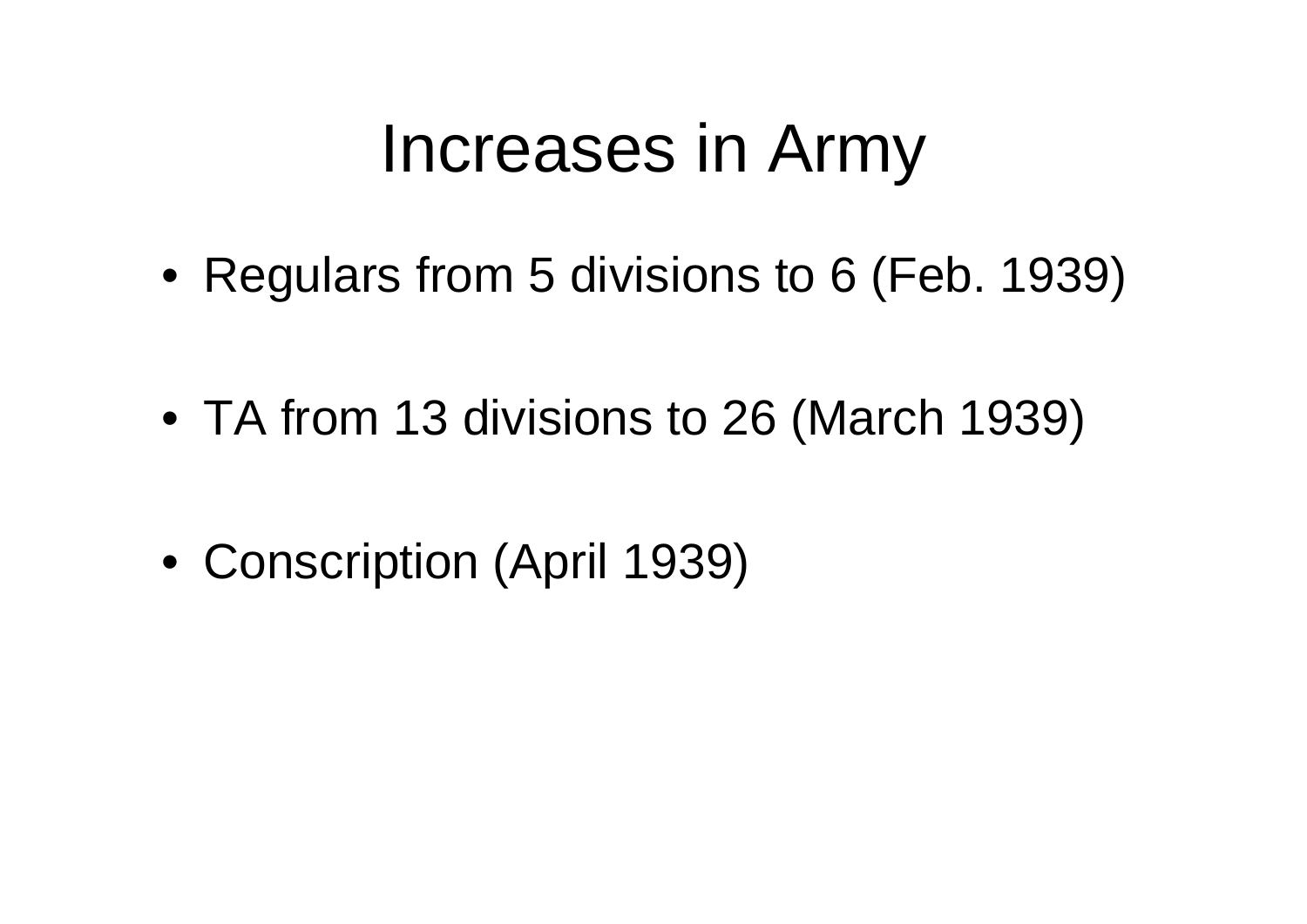## Pluses and minuses

- Battle of Britain
- Battle of the Atlantic
- Dunkirk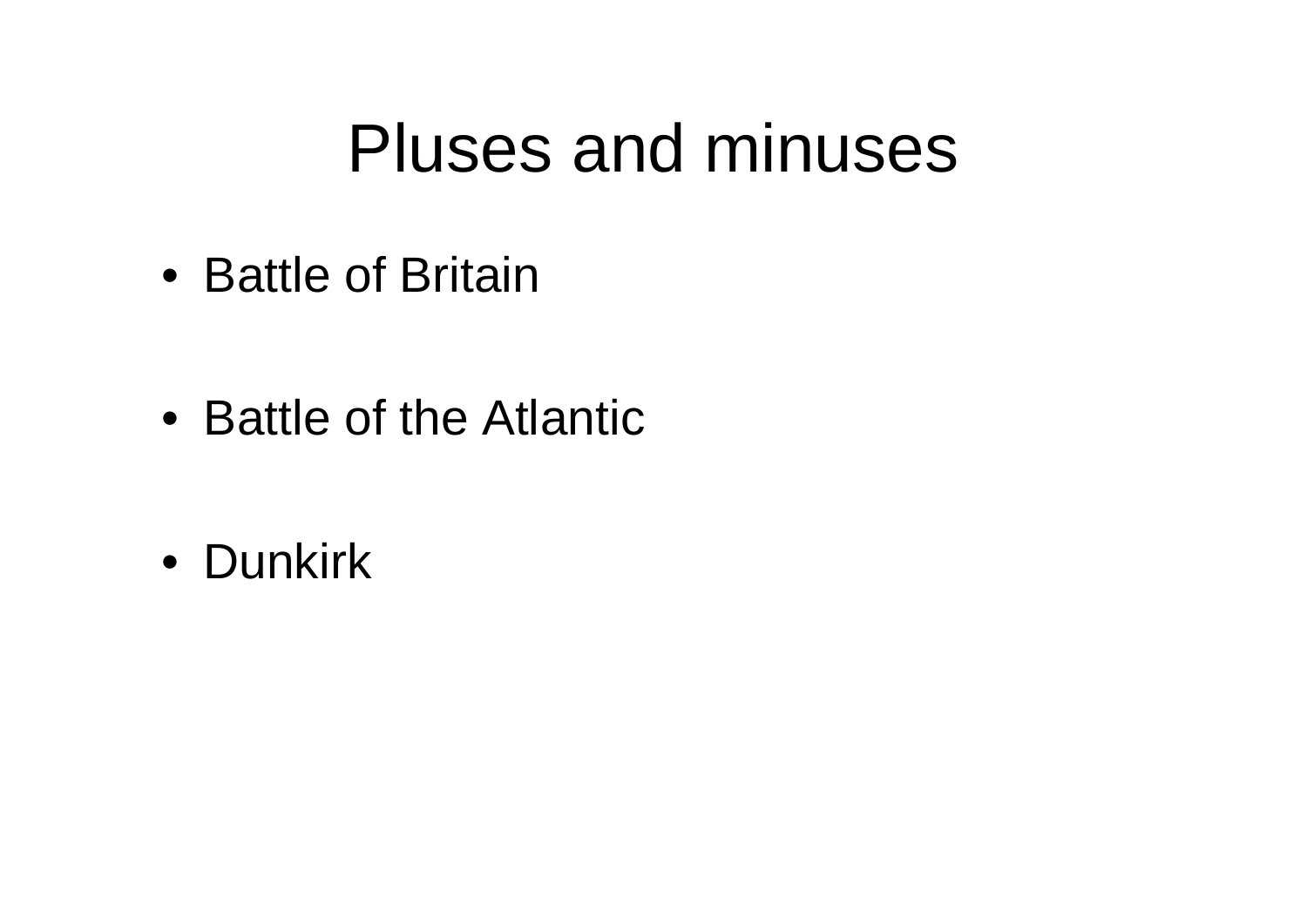## Post-war defence reviews

- 1957 Duncan Sandys
- 1981 John Nott
- 2010 Strategic Defence and Security Review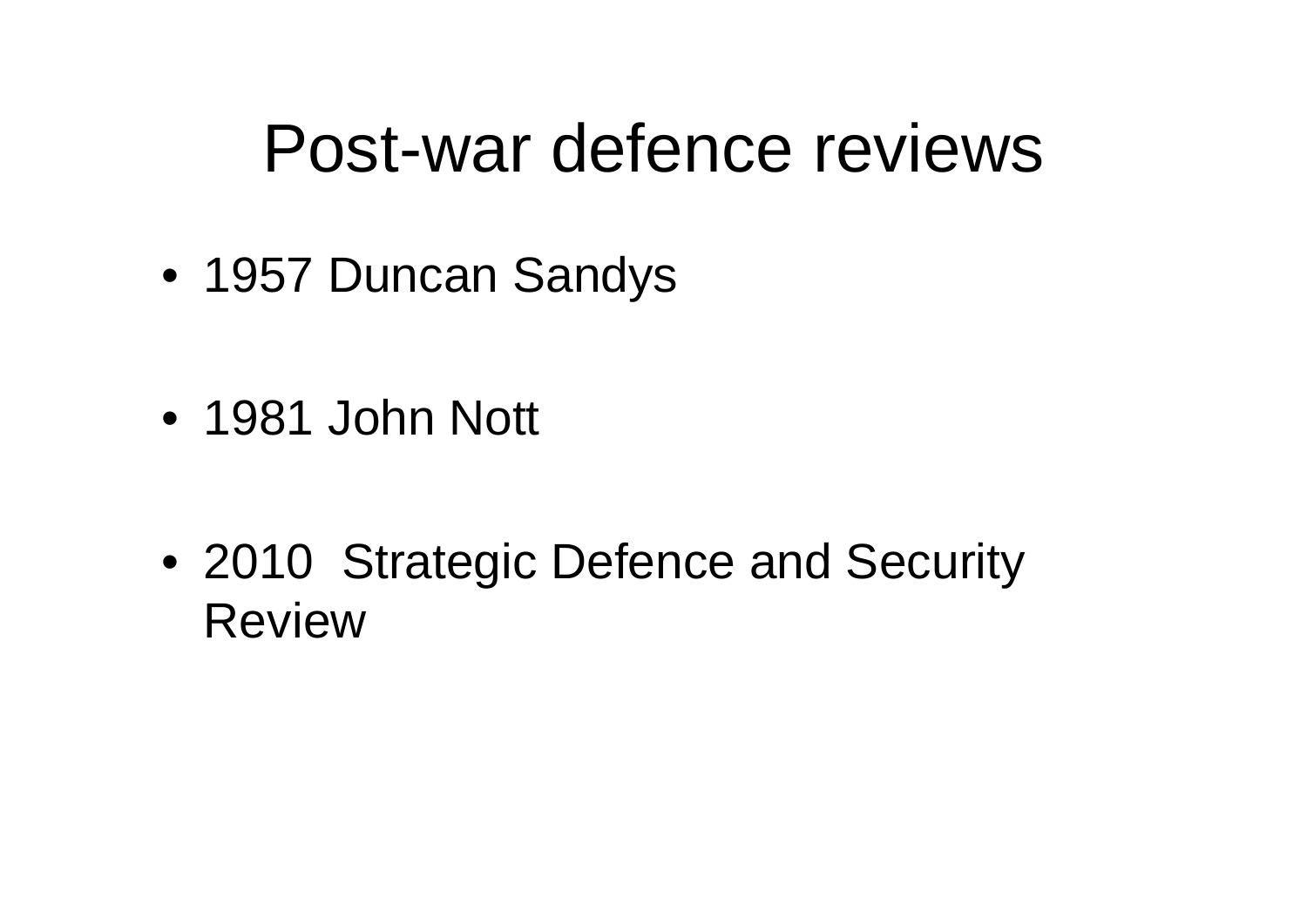• Britain's influence in world depends on health of its economy

• Need to sustain armed forces in long run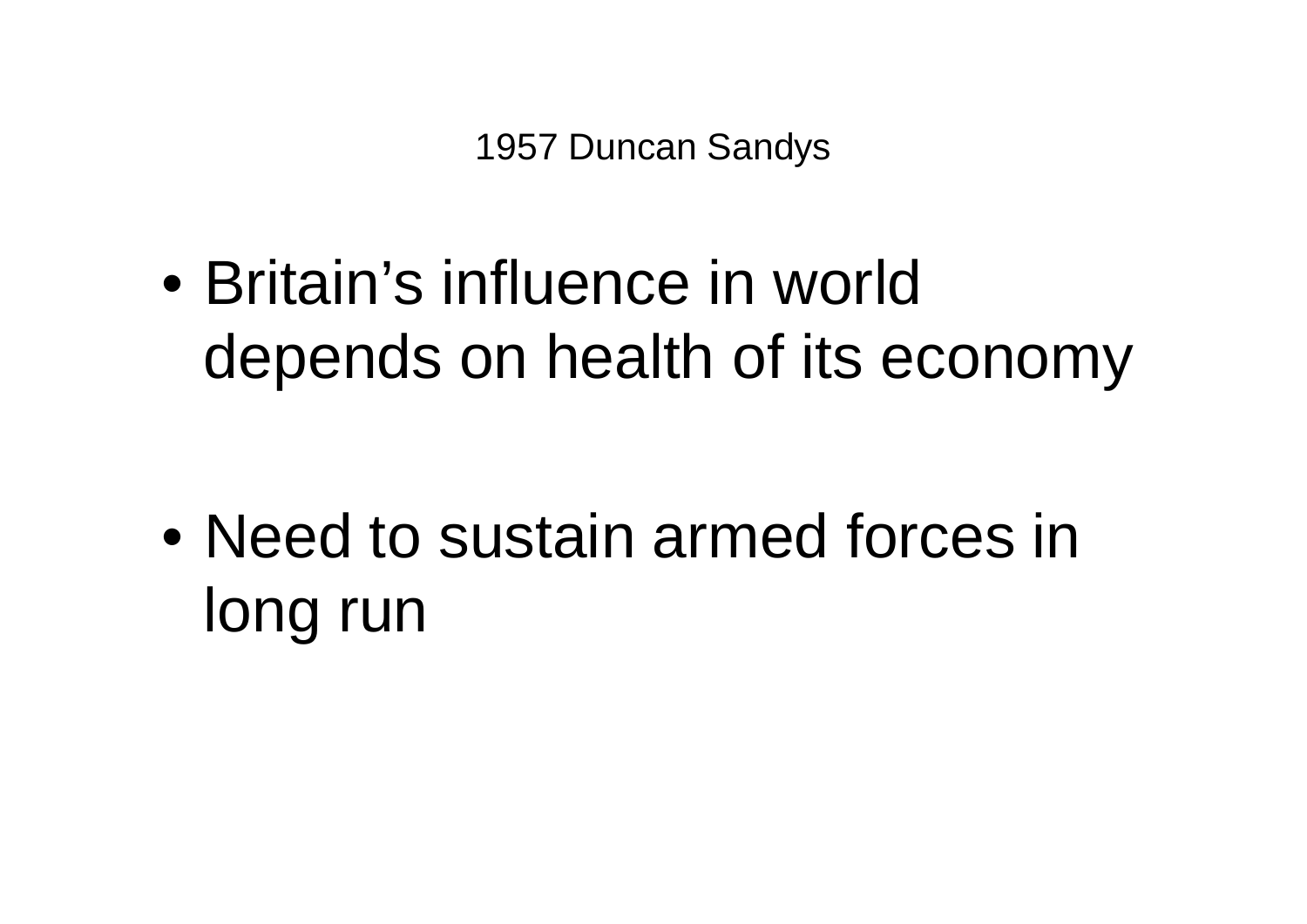1957 Duncan Sandys

• Deterrence > defence of UK

• BAOR

• Air/sea mobility east of Suez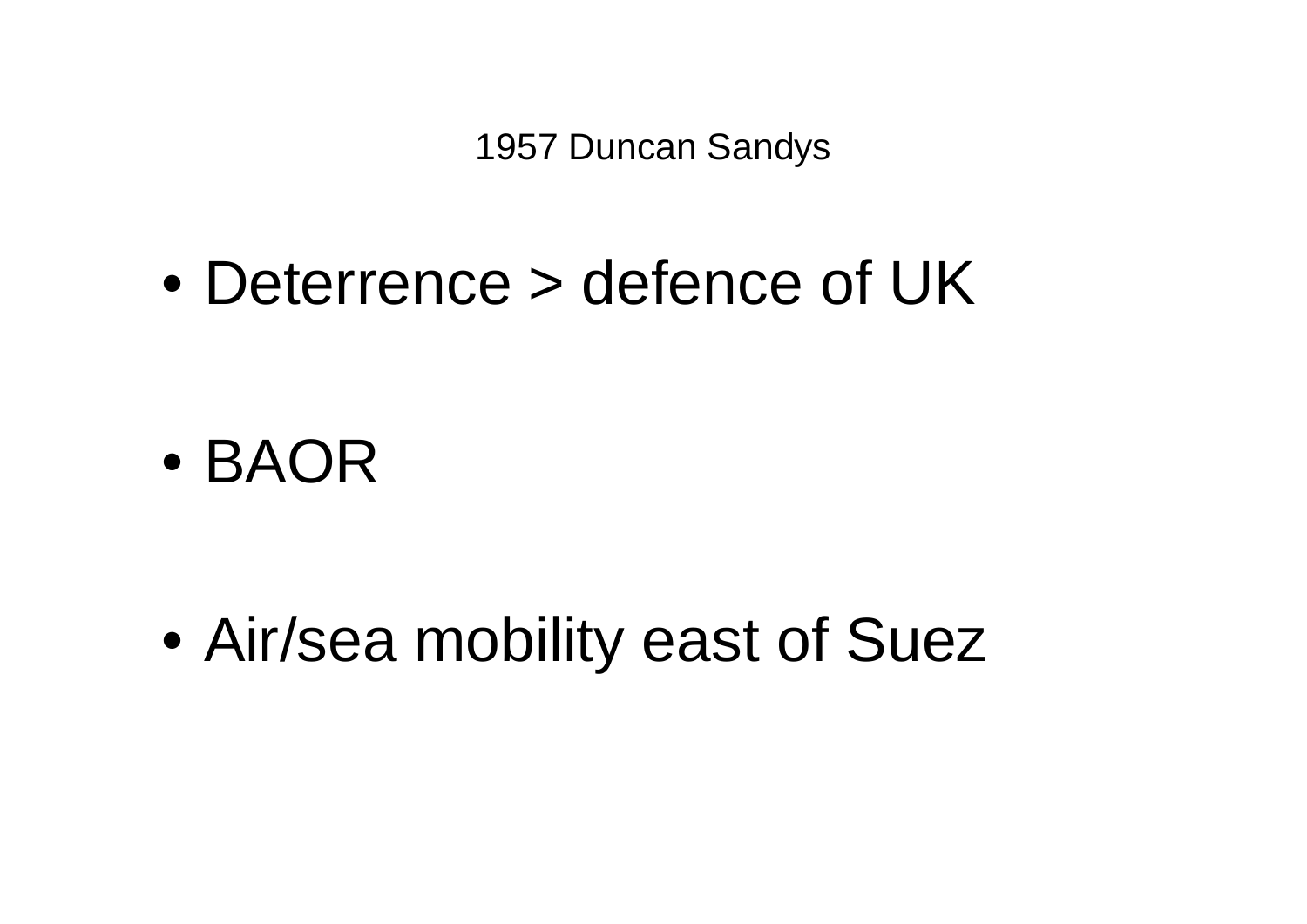1981 John Nott

• NATO > out of area

• *Invincible* 

• Endurance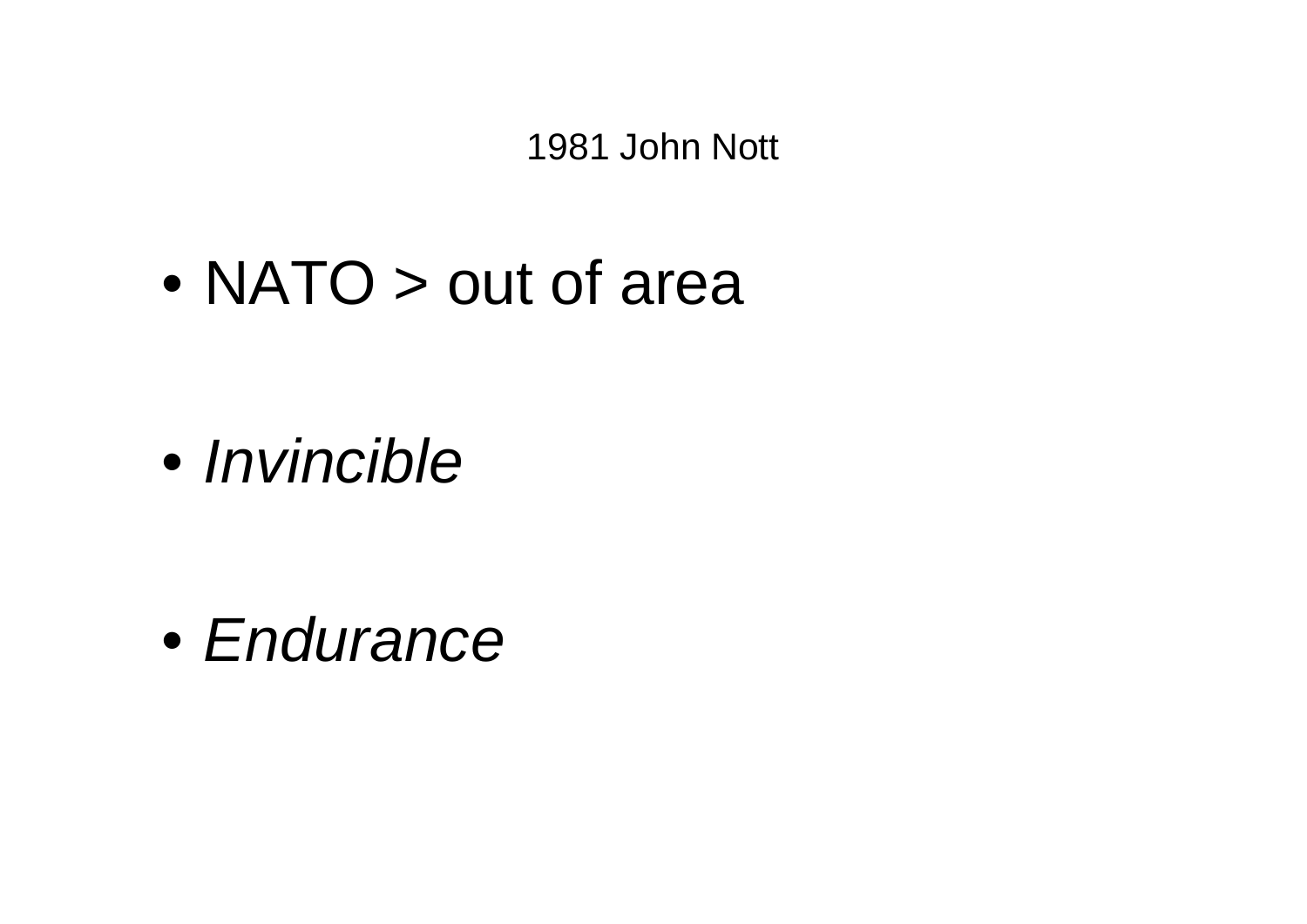2010 Defence and Security Review

- Overspend on procurement since 1998 review
- 2008 Credit Crunch
- Growing national debt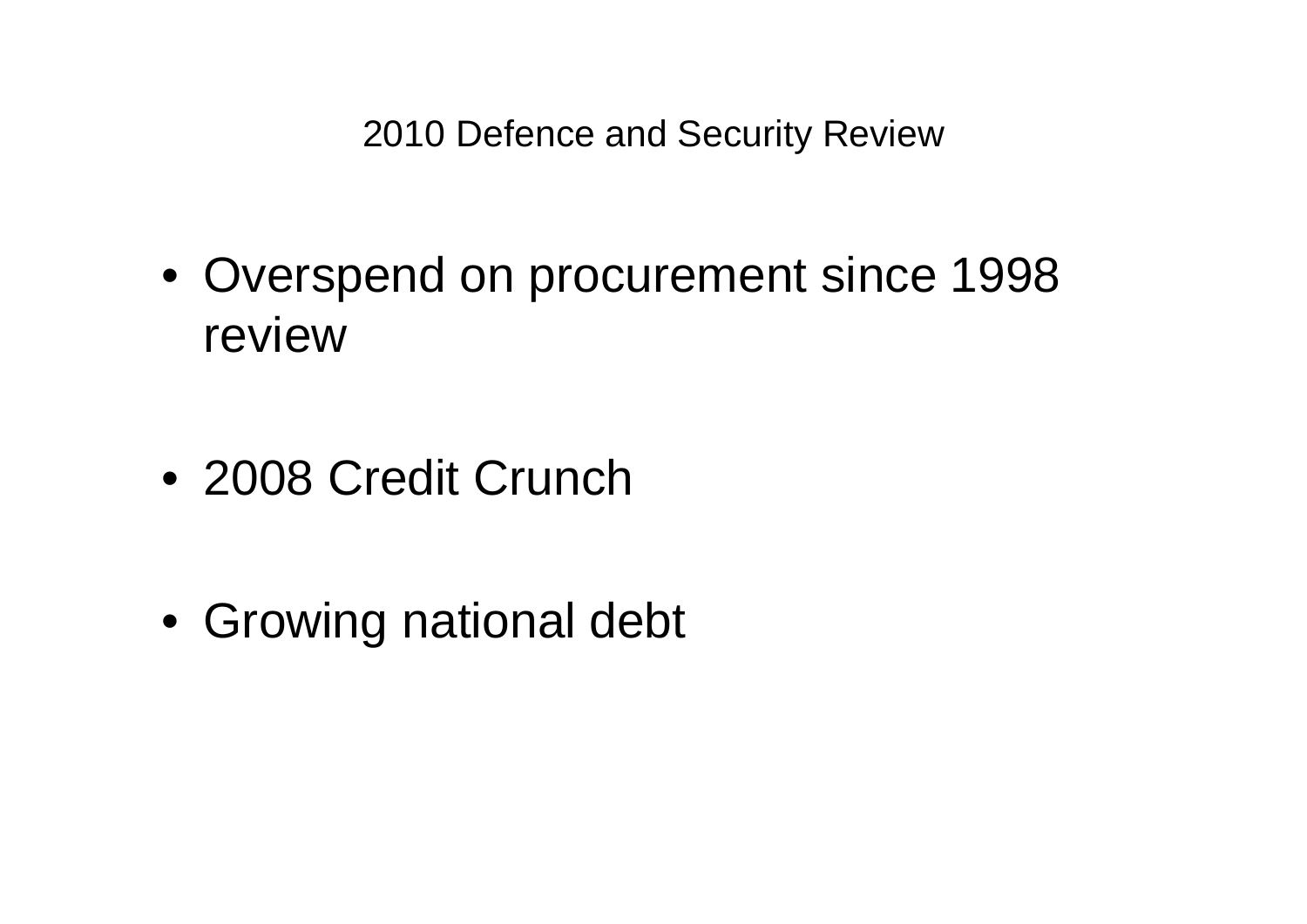2010 Defence and Security Review

- Ark Royal
- Queen Elizabeth class